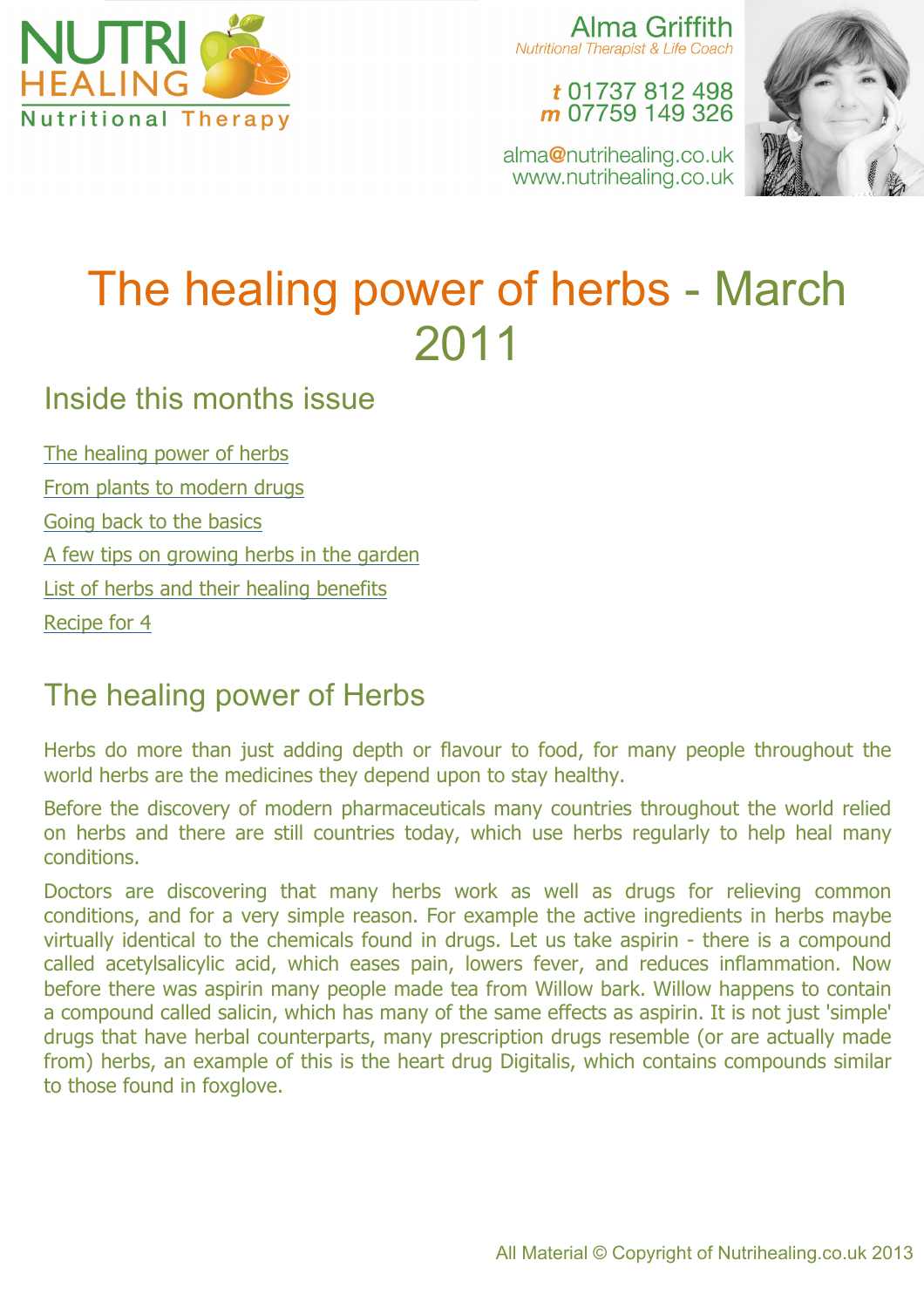## From plants to modern drugs

Researchers today use modern equipment to discover which herbs are most effective for treating a condition but original research by the herbalists would observe animals in the wild to see which leaf, bark or berries they turned to whenever they were ill. Over the years herbalists and doctors become pretty knowledge about which herbs worked best for different conditions - headaches, infections, etc.

However by the middle of the twentieth century, scientists were more interested in what the herbs contained than the herbs themselves. With the advancement of laboratory chemistry, it became possible to isolate and purify the chemical compounds from plants to make pharmaceutical drugs. These new drugs offered an advantage over the leafy predecessors; it was possible to make thousands of pills, each with the exact same strength. Convenient and quick to take, rather than spending hours searching for herbs and preparing them - hanging them to dry, extracting the oils or brewing them in tea.

It wasn't because herbs were ineffective that people quit them but because it was reliable, cheaper and sexier to pop a pill.

### Going back to the basics

One advantage of using herbs is that they may tend to cause fewer side effects than modern drugs. Drugs are highly concentrated, which is why taking one tiny pill or capsule can produce such dramatic results. Herbs are much less concentrated, you don't get as much of the active ingredient in your body at one time, so you're less likely to have uncomfortable reactions.

#### A few tips on growing herbs in the Kitchen

- o Many herbs are easy to grow, on the windowsill in pots or in the garden in tubs or borders. In order to preserve their properties they have to be dried and stored properly.
- o When drying leaves or flowers, tie small bunches of herbs together and hang them upside down in a dry, well-ventilated area such as an attic or large pantry. To prevent them from getting dusty, you can hang the herbs inside a paper bag with holes punched into the side for air to circulate. Be careful not to crush the herbs, as this will cause the precious oils to dissipate.
- o When drying roots, cut them into thin pieces, thread them on a length of string and hand them to dry.
- o When drying seeds, hang the entire plant upside down in a paper bag and allow drying. As the plant dries, the seeds will fall to the bottom of the bag.
- o To keep dried herbs fresh, store them in sealed jars in a cool, dark place. If they are properly stored they will retain their potency for about a year or more.